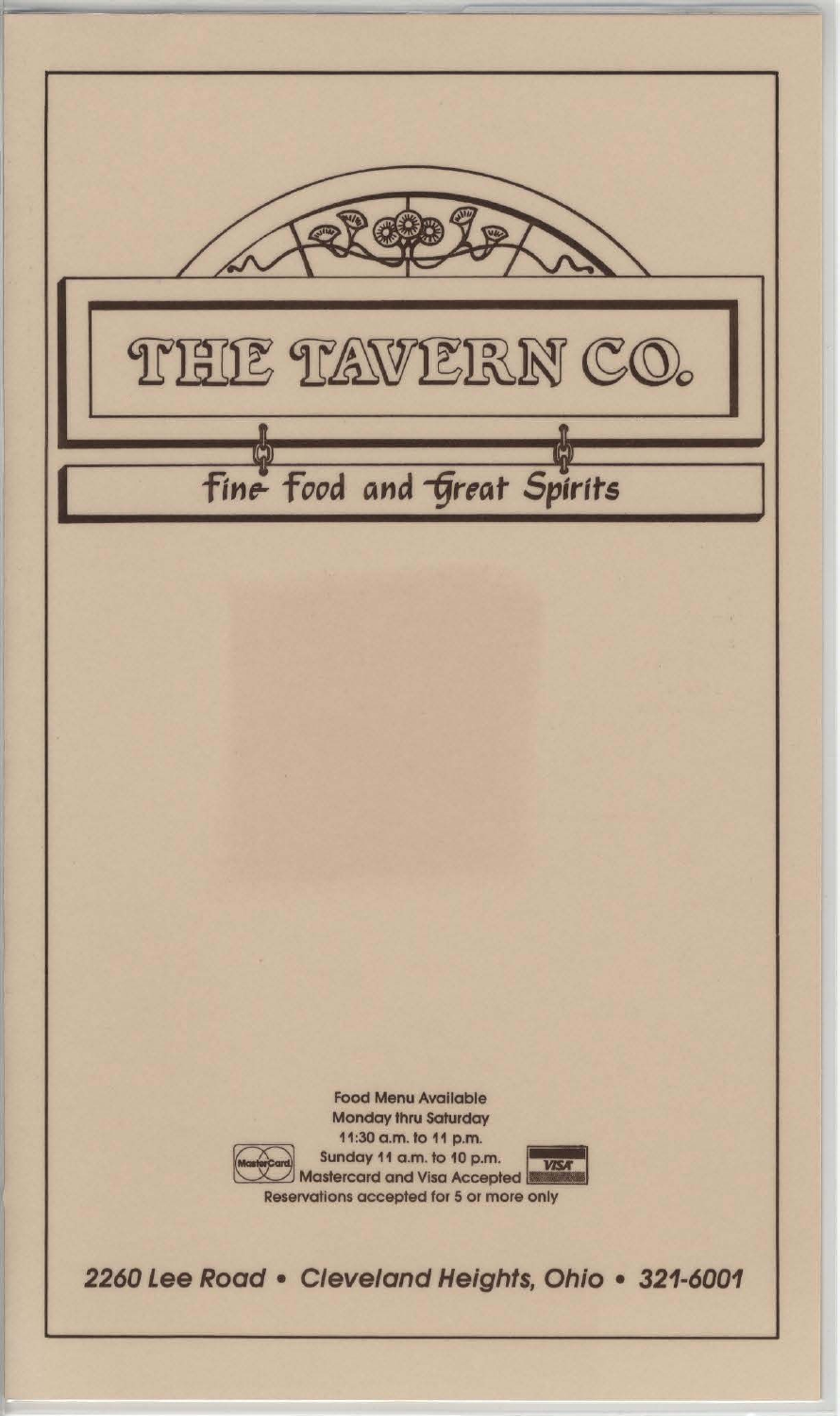# **BEVERAGES**

|                   | Soft Drinks  small: .80 . large: .95  |  |
|-------------------|---------------------------------------|--|
|                   | Fruit Drinks  small: .80 . large: .95 |  |
|                   | Milk  .75                             |  |
| (Decal Available) |                                       |  |

| (Decat Available)                                                  |  |
|--------------------------------------------------------------------|--|
| Calistoga  1.25                                                    |  |
| New York Seltzer  1.25<br><b>Black Cherry Raspberry Lemon-Lime</b> |  |



# **STARTERS**

| <b>Nothernage soups</b> Indiversions  |                                       |
|---------------------------------------|---------------------------------------|
|                                       | Buffalo Wings  1/2: 2.50 . full: 4.50 |
|                                       |                                       |
|                                       |                                       |
|                                       |                                       |
|                                       | w/Salami and Sour Dough Bread  4.75   |
| Chicken Wings  1/2: 2.35 . full: 3.75 |                                       |
|                                       |                                       |

# **SANDWICHES**

## **COLD**

| Bacon, Lettuce & Tomato  2.95                                                                         |  |
|-------------------------------------------------------------------------------------------------------|--|
|                                                                                                       |  |
|                                                                                                       |  |
| Includes: potato chips, dill pickle and choice of white,<br>wheat, iye, pumpernickel, or kaiser roll. |  |

"There is no sincerer love than the love of food." George Bernard Shaw (1856-1950)

| <u>Ine world's iviosi experisive Cheesepurger 199.93</u>                                                                                          |  |
|---------------------------------------------------------------------------------------------------------------------------------------------------|--|
|                                                                                                                                                   |  |
|                                                                                                                                                   |  |
| Steak Sandwich  5.75                                                                                                                              |  |
| Chicago Style Prime Rib Sandwich  5.95                                                                                                            |  |
| Cheeseburger Club  4.10                                                                                                                           |  |
| Cheeseburger  4.10                                                                                                                                |  |
|                                                                                                                                                   |  |
| Bacon Cheeseburger  4.40                                                                                                                          |  |
|                                                                                                                                                   |  |
| Char Broiled Chicken Sandwich  4.95<br>(available with bbg sauce)                                                                                 |  |
| Tavern Chicken Sandwich  4.75                                                                                                                     |  |
| Includes: french fries or criss - cross fries, choice of cheese<br>- american, swiss, jack, mozzarella or sharp cheddar.<br>$(15c \text{ extra})$ |  |
|                                                                                                                                                   |  |

HOT

# **BEER SE**

"One of the most important things that is that man can get pleasure from drinking wit

#### **AMERICAN**

#### **DRAUGHT Glass** Pitcher Michelob .......................... 1.40 5.75 Molson Light ....................... 1.60 7.50 Killian's Red ........................ 1.60 7.50 Molson Gold ..................... 1.60 7.50 Heineken ......................... 1.85 8.50 Harp ................................. 2.05 9.50 10.50 10.50 Guinness Stout .................... 2.20

#### **CANADA**

**CLEVELAND**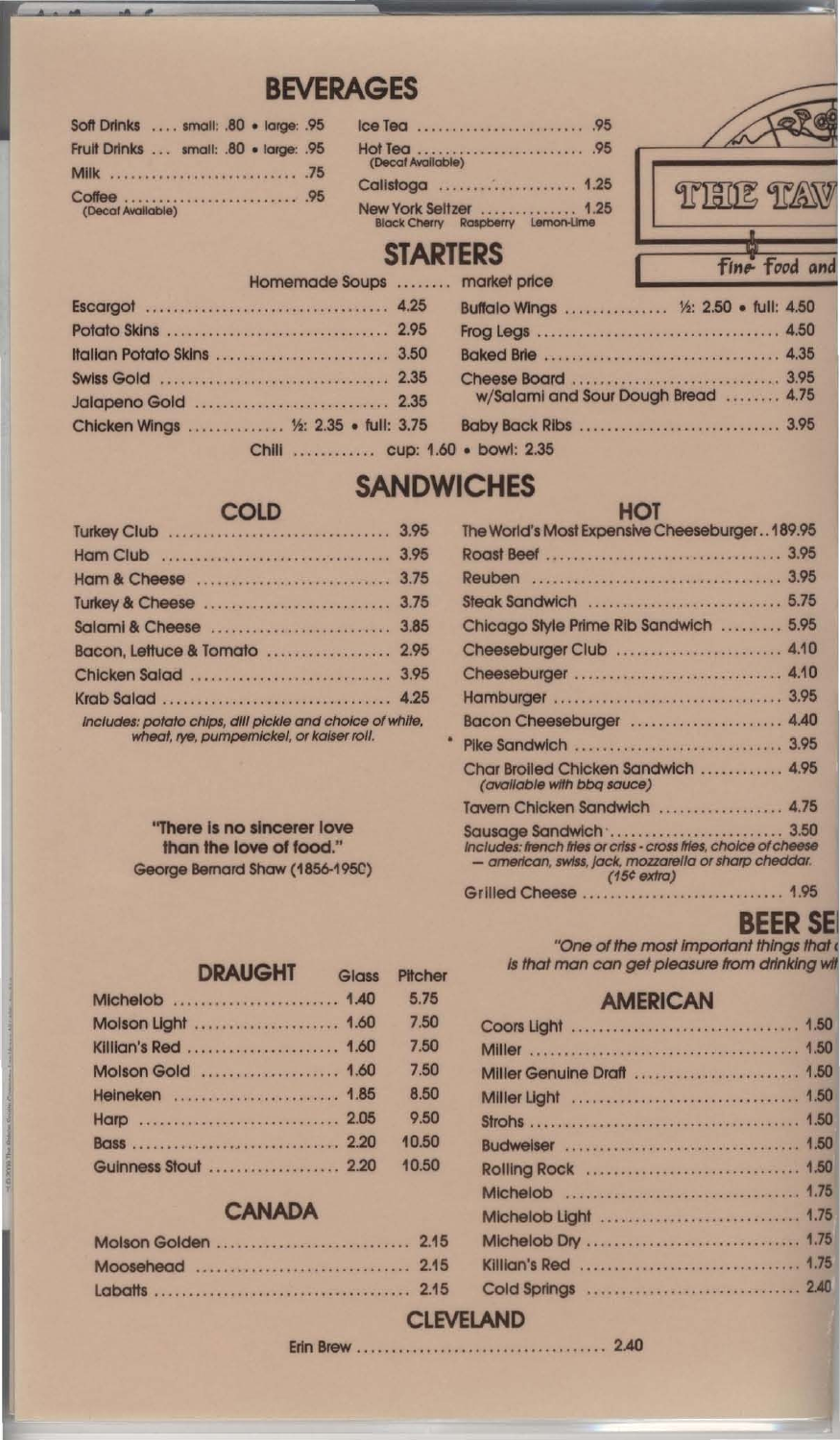

# **DESSERTS**

Hot Fudge Ice Cream Sundae with Whipped Cream ....................... 2.50

...ask about our other selections!

# **SALADS**

| <b>Italian</b> | Thousand Island Ranch Oil & Vinegar Sweet and Sour Italian Creamy Celery Seed |  |
|----------------|-------------------------------------------------------------------------------|--|
|                | Creamy Bleu and Dry Bleu Cheese .50 extra                                     |  |

# **SIDES**

# **DINNERS**

|                                                                                                                                                                                                                                | Omelette  (create your own)                                              |
|--------------------------------------------------------------------------------------------------------------------------------------------------------------------------------------------------------------------------------|--------------------------------------------------------------------------|
| New York Steak Dinner  market price<br>Tell us how thick.                                                                                                                                                                      | Includes: french bread, grated cheddar,<br>minced onions and sour cream. |
| Chicago Style Prime Rib                                                                                                                                                                                                        |                                                                          |
| regular cut: 11.50 . Tavern cut: 13.75                                                                                                                                                                                         |                                                                          |
| Baby Back Ribs  1/2 slab: 9.95 . full slab: 14.50                                                                                                                                                                              | (pasta served w/salad & garlic bread)                                    |
|                                                                                                                                                                                                                                | Northern Canadian Pike  5.95                                             |
| Chicken and Artichokes  8.95                                                                                                                                                                                                   | Includes: cole slaw and fries.                                           |
|                                                                                                                                                                                                                                | <b>Every Wednesday</b>                                                   |
| Frog Leg Dinner  11.25                                                                                                                                                                                                         | Fish Fry, all you can eat  7.95                                          |
| All dinners in column above include<br>choice of potato or vegetable and salad.                                                                                                                                                | Beer batter is made with Guiness Stout and Bass Ale.                     |
| the contract of the contract of the contract of the contract of the contract of the contract of the contract of the contract of the contract of the contract of the contract of the contract of the contract of the contract o |                                                                          |

Bread and butter served with meal upon request.

# **ECTION**

istinguishes man from all other animals out being thirsty." Fernand Point; 1897-1955

#### **GERMANY**

| <b>ENGLAND</b>               |      |
|------------------------------|------|
|                              |      |
| Samuel Smith's Nut Brown Ale | 3.75 |
| Samuel Smith's Taddy Porter  | 3.75 |
| <b>NETHERLANDS</b>           |      |
|                              | 2.40 |
|                              | 2.40 |
|                              | 2.75 |
|                              | 3.00 |
| <b>CZECHOSLOVAKIA</b>        |      |
|                              |      |

#### **IRELAND**

| Guinness Extra Stout  2.50 |  |  |  |  |  |  |  |  |
|----------------------------|--|--|--|--|--|--|--|--|

#### **DENMARK**

|  |  | Carlsberg Elephant Malt Liquor  2.50 |  |  |
|--|--|--------------------------------------|--|--|
|--|--|--------------------------------------|--|--|

## **NEW ZEALAND**

| <b>Steinlager</b> |  | 2.50 |
|-------------------|--|------|
|-------------------|--|------|

#### **MEXICO**

|  |  |  | 2.50 |
|--|--|--|------|

## **NON-ALCOHOLIC**

| <b>West Germany</b> | Marke Clausthaler  1.95 |  |
|---------------------|-------------------------|--|
| Switzerland         |                         |  |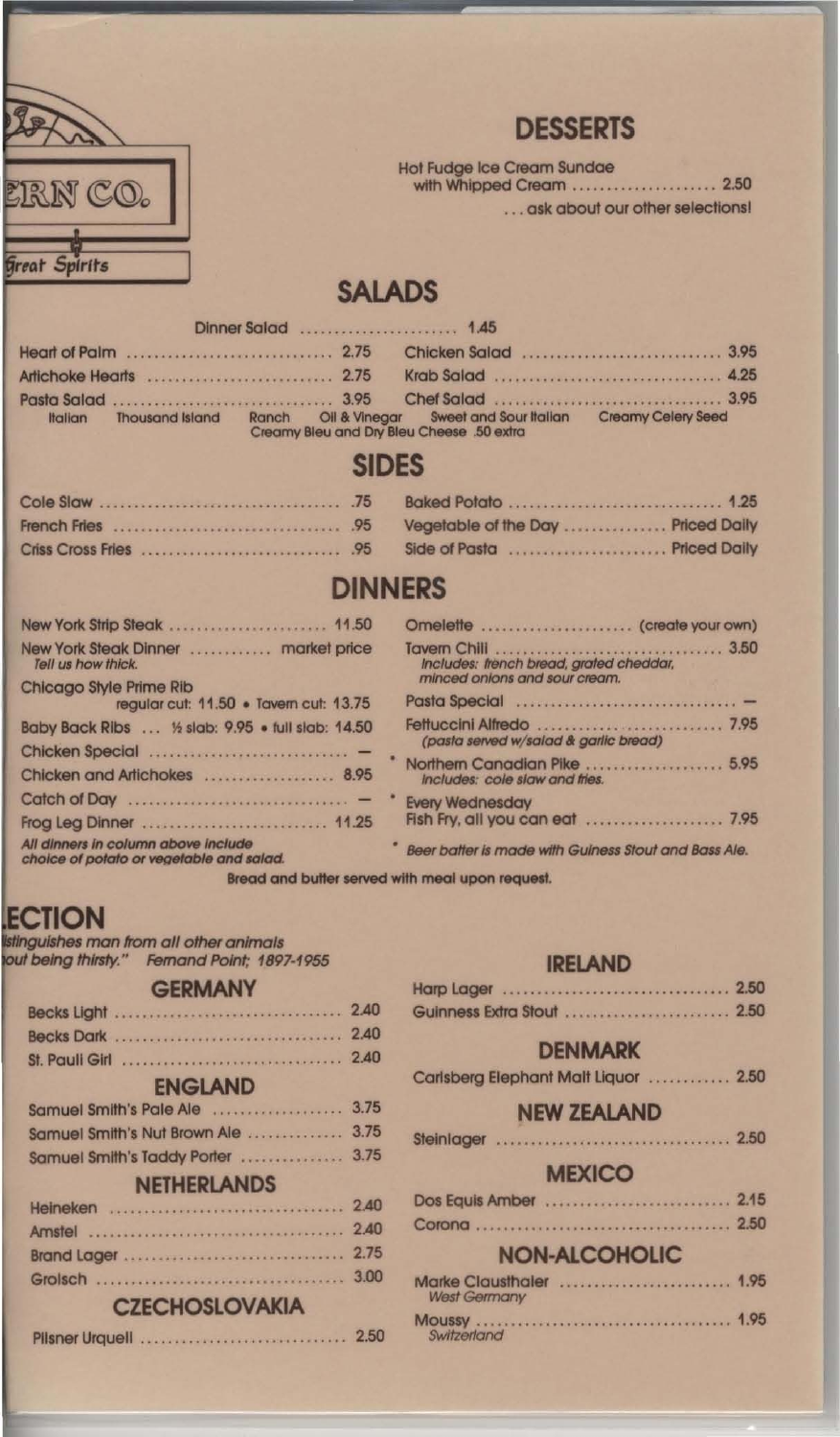# **BEVERAGES**

| Soft Drinks  small: .80 . large: .95  |  |
|---------------------------------------|--|
| Fruit Drinks  small: .80 . large: .95 |  |
|                                       |  |
| (Decal Available)                     |  |

## New York Seltzer<br>Black Cherry Raspberry Lemon-Lime **CTADTEDC**

Hot Tea<br>
(Decat Available)

Calistoga ....................... 1.25

| <b>VIANILNY</b> |  |                     |                                       | fine food a |
|-----------------|--|---------------------|---------------------------------------|-------------|
|                 |  | Soups  market price |                                       |             |
| . 4.25          |  |                     | Buffalo Wings  1/2: 2.50 . full: 4.50 |             |

| Chicken Wings  1/2: 2.35 . full: 3.75 |  |
|---------------------------------------|--|
| Chili cun 1.60                        |  |

Homemade

## · bowl: 2.35 **SANDWICHES**

#### HOT

w/Salami and Sour Dough Bread ........ 4.75

| Bacon, Lettuce & Tomato  2.95                                                                                                                                               |  |
|-----------------------------------------------------------------------------------------------------------------------------------------------------------------------------|--|
|                                                                                                                                                                             |  |
|                                                                                                                                                                             |  |
| Includes: potato chips, dill pickle and choice of white,<br>TO A REPORT OF MINIMUM IN THE VIOLENCE OF MINIMUM IN THE VIOLENCE AND RELEASED TO A REPORT OF THE VIOLENCE OF T |  |

COID

wheat, iye, pumpernickel, or kaiser roll.

"There is no sincerer love than the love of food." George Bernard Shaw (1856-1950)

| The World's Most Expensive Cheeseburger189.95                                                                                                                               |  |
|-----------------------------------------------------------------------------------------------------------------------------------------------------------------------------|--|
|                                                                                                                                                                             |  |
|                                                                                                                                                                             |  |
| Steak Sandwich  5.75                                                                                                                                                        |  |
| Chicago Style Prime Rib Sandwich  5.95                                                                                                                                      |  |
| Cheeseburger Club  4.10                                                                                                                                                     |  |
| Cheeseburger  4.10                                                                                                                                                          |  |
|                                                                                                                                                                             |  |
| Bacon Cheeseburger  4.40                                                                                                                                                    |  |
|                                                                                                                                                                             |  |
| Char Broiled Chicken Sandwich  4.95<br>(available with bbq sauce)                                                                                                           |  |
| Tavern Chicken Sandwich  4.75                                                                                                                                               |  |
| Sausage Sandwich  3.50<br>Includes: french fries or criss - cross fries, choice of cheese<br>- american, swiss, jack, mozzarella or sharp cheddar.<br>$(15c \text{ extra})$ |  |
| Grilled Cheese  1.95                                                                                                                                                        |  |

**THE TAWERN CO.** Fine Food and Great Spirits

|                |  | Dinner Salad  1.45                                                                                                        |  |
|----------------|--|---------------------------------------------------------------------------------------------------------------------------|--|
|                |  |                                                                                                                           |  |
|                |  |                                                                                                                           |  |
|                |  |                                                                                                                           |  |
| <b>Italian</b> |  | Thousand Island Ranch Oil & Vinegar Sweet and Sour Italian Creamy Celery Seed<br>Croamy Blou and Dry Blou Choose 50 extra |  |

**SALADS** 

# **SIDES**

# **DINNERS**

|                                                                                 | Omel           |
|---------------------------------------------------------------------------------|----------------|
| New York Steak Dinner  market price<br>Tell us how thick.                       | Taverr<br>Incl |
| Chicago Style Prime Rib                                                         | mino           |
| regular cut: 11.50 . Tavern cut: 13.75                                          | Pasta          |
| Baby Back Ribs  1/2 slab: 9.95 . full slab: 14.50                               | Fettuc<br>(pq) |
|                                                                                 | <b>North</b>   |
| Chicken and Artichokes  8.95                                                    | Inclu          |
|                                                                                 | Every'         |
| Frog Leg Dinner  11.25                                                          | Fish Fr        |
| All dinners in column above include<br>choice of potato or vegetable and salad. | <b>Beer</b> b  |
|                                                                                 |                |

Bread and butter served with meal upon request.

# **BEER SELECTION**

"One of the most important things that distinguishes man from all other animals is that man can get pleasure from drinking wimout being thirsty." Femand Point: 1897-1955

#### **GERMANY** Harp Guin Carl **ENGLAND** Samuel Smith's Nut Brown Ale ................ 3.75 Stein Samuel Smith's Taddy Porter ................ 3.75 **NETHERLANDS Dos**

| <b>DRAUGHT</b>      | <b>Glass</b> | Pitche |
|---------------------|--------------|--------|
| Michelob  1.40      |              | 5.75   |
| Molson Light  1.60  |              | 7.50   |
| Killian's Red  1.60 |              | 7.50   |
| Molson Gold  1.60   |              | 7.50   |
| Heineken  1.85      |              | 8.50   |
|                     |              | 9.50   |
|                     |              | 10.50  |
| Cuinnage Staut 200  |              | 40.50  |

#### **CANADA**

#### 1.50 Co 1.50 Mil 1.50 Mil 1.50 Mil Stro 1.50 1.50 **Buc**

| ors Light        |  |  |  |  |  |  |  |  |  |  |  |  |  |
|------------------|--|--|--|--|--|--|--|--|--|--|--|--|--|
| er Genuine Draft |  |  |  |  |  |  |  |  |  |  |  |  |  |
| er Light         |  |  |  |  |  |  |  |  |  |  |  |  |  |
|                  |  |  |  |  |  |  |  |  |  |  |  |  |  |
| <b>weiser</b>    |  |  |  |  |  |  |  |  |  |  |  |  |  |

Michelob Light .................................. 1.75

# **AMERICAN**

## **DESSERTS**

**Hot Fudge Ice Cream Sundae** with Whipped Cream ....................... 2.50 ...ask about our other selections!

#### ette ..................... (create your own) n Chili<br>udes: french bread, grated cheddar, 3.50 ed onions and sour cream. sta served w/salad & garlic bread) ern Canadian Pike ...................... 5.95 des: cole slaw and fries. **Nednesdav** y, all you can eat ..................... 7.95

atter is made with Guiness Stout and Bass Ale.

#### **IRELAND**

| ness Extra Stout  2.50          |  |
|---------------------------------|--|
| <b>DENMARK</b>                  |  |
| berg Elephant Malt Liquor  2.50 |  |
| <b>NEW ZEALAND</b>              |  |
|                                 |  |
| <b>MEXICO</b>                   |  |
|                                 |  |